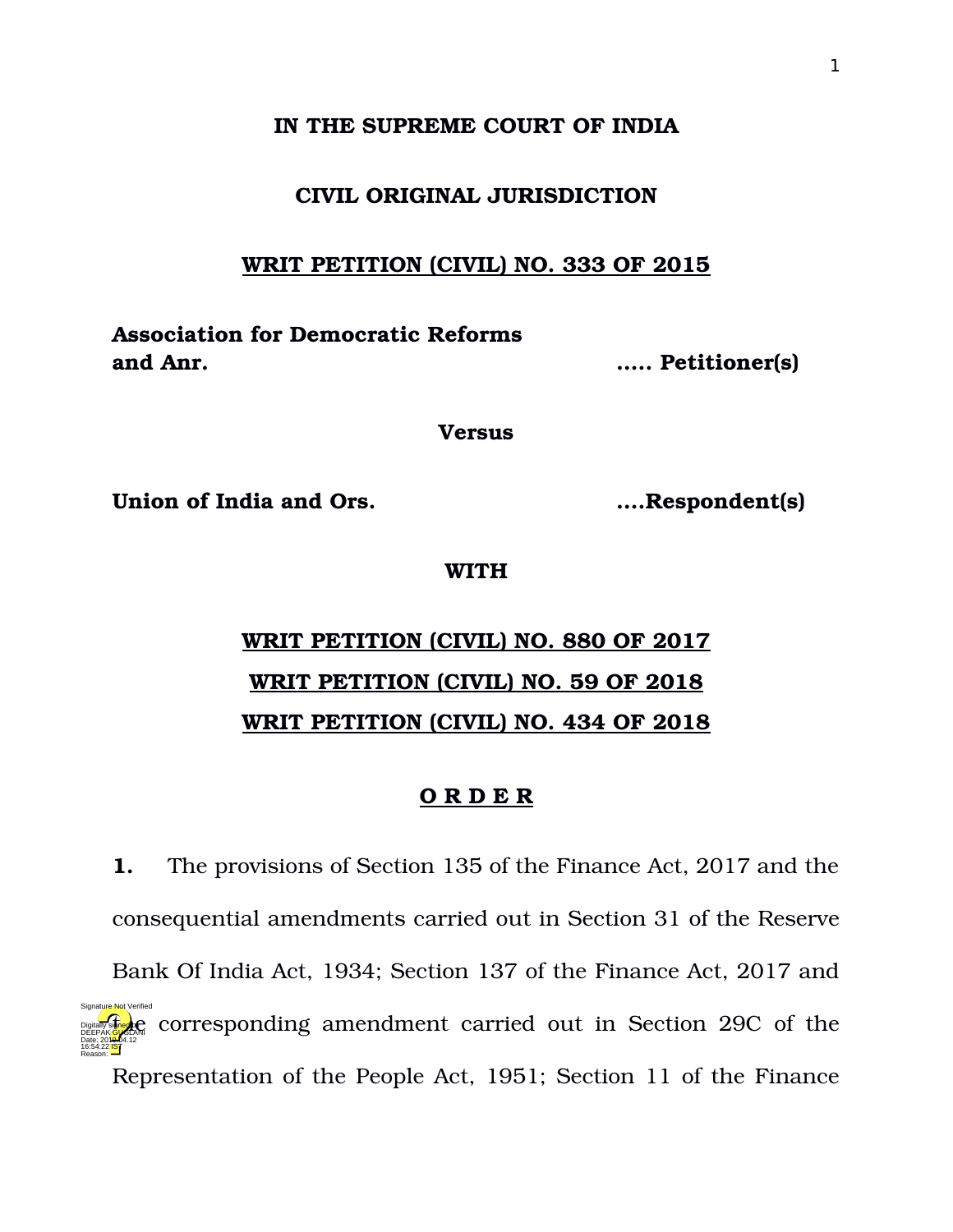Act 2017 and the corresponding amendment carried out in Section 13A of the Income Tax Act, 1961; Section 154 of the Finance Act 2017 and the amendment carried out in Section 182 of the Companies Act 2013 and Section 236 o the Finance Act, 2016 and the corresponding amendment carried out in Section 2(1)(j)(vi) of the Foreign Contribution (Regulation) Act, 2010 have been challenged in this group of writ petitions.

**2.** The provisions of the statutes prior to amendment and subsequent thereto will require specific notice. Hence, for convenience the same are reproduced hereinbelow.

| Section 29C, Representation of the People Act 1951 |                                               |  |
|----------------------------------------------------|-----------------------------------------------|--|
|                                                    |                                               |  |
| Prior to Amendment by the Finance Act,             | Upon Amendment by Section 137 of the          |  |
| 2017                                               | Finance Act, 2017                             |  |
| 29C. Declaration of donation received by the       | Section 29C. Declaration of donation received |  |
| political parties.                                 | by the political parties.                     |  |
| (1) The treasurer of a political party or any      | The treasurer of a political party or any     |  |
| other person authorized by the political           | (1)                                           |  |
| party in this behalf shall, in each                | other person authorized by the political      |  |
| financial year, prepare a report in respect        | party in this behalf shall, in each           |  |
| of the following, namely;                          | financial year, prepare a report in           |  |
| (a) the contribution in excess of twenty           | respect of the following, namely:             |  |
| thousand rupees received                           | the contribution in excess of twenty          |  |
| by                                                 | (a)                                           |  |
| such                                               | thousand rupees received by such              |  |
| political party from any person in that            | political party from any person in that       |  |
| financial year;                                    | financial year;                               |  |
| (b) the contribution in excess of twenty           | the contribution in excess of twenty          |  |
| thousand rupees received                           | (b)                                           |  |
| by                                                 | thousand rupees received by                   |  |
| such                                               | such                                          |  |
| political party from companies other than          | political party from companies other          |  |
| Government companies in that financial             | than Government companies in that             |  |
| year.                                              | financial year.                               |  |
| (2) The report under sub-section (1) shall be      | Provided that nothing contained in this       |  |
|                                                    |                                               |  |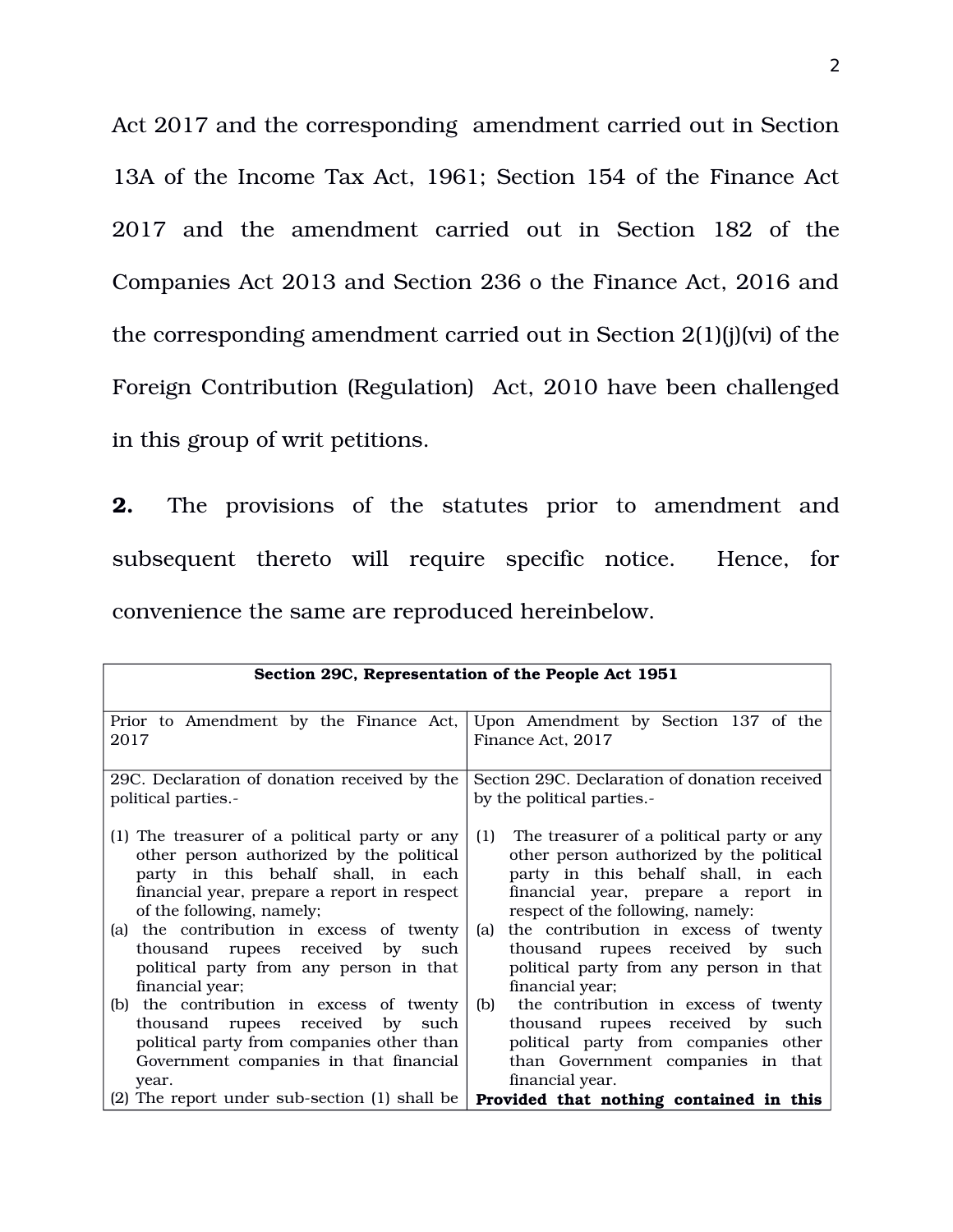| in such form as may be prescribed.<br>(3) The report for a financial year under sub-<br>section(1) shall be submitted by the<br>treasurer of a political party or any other<br>person authorized by the political party in<br>this behalf before the due date for<br>furnishing a return of income of that<br>financial year under section 139 of the<br>Income-tax Act, 1961 (43 of 1961), to the<br>Election Commission.<br>(4) Where the treasurer of any political party<br>or any other person authorized by the<br>political party in this behalf fails to<br>submit a report under sub-section (3)<br>then, notwithstanding anything contained<br>in the Income-tax Act, 1961 (43 of 1961),<br>such political party shall not be entitled<br>to any tax relief under that Act. | shall<br>sub-section<br>apply<br>the<br>to<br>contributions received by way of<br>an<br>electoral bond.<br>Explanation - For the purposes of this<br>sub-section, "electoral bond" means a<br>bond referred to in the Explanation to<br>sub-section (3) of section 31 of the<br>Reserve Bank of India Act, 1934.<br>(2) The report under sub-section (1) shall be<br>in such form as may be prescribed.<br>(3) The report for a financial year under sub-<br>section (1) shall be submitted by the<br>treasurer of a political party or any other<br>person authorized by the political party<br>in this behalf before the due date for<br>furnishing a return of income of that<br>financial year under section 139 of the<br>Income-tax Act, 1961 (43 of 1961), to the<br>Election Commission.<br>Where the treasurer of any political party<br>(4)<br>or any other person authorized by the<br>political party in this behalf fails to<br>submit a report under sub-section (3)<br>then,<br>notwithstanding<br>anything<br>contained in the Income-tax Act, 1961<br>(43 of 1961), such political party shall<br>not be entitled to any tax relief under<br>that Act. |
|---------------------------------------------------------------------------------------------------------------------------------------------------------------------------------------------------------------------------------------------------------------------------------------------------------------------------------------------------------------------------------------------------------------------------------------------------------------------------------------------------------------------------------------------------------------------------------------------------------------------------------------------------------------------------------------------------------------------------------------------------------------------------------------|-------------------------------------------------------------------------------------------------------------------------------------------------------------------------------------------------------------------------------------------------------------------------------------------------------------------------------------------------------------------------------------------------------------------------------------------------------------------------------------------------------------------------------------------------------------------------------------------------------------------------------------------------------------------------------------------------------------------------------------------------------------------------------------------------------------------------------------------------------------------------------------------------------------------------------------------------------------------------------------------------------------------------------------------------------------------------------------------------------------------------------------------------------------------------|
|---------------------------------------------------------------------------------------------------------------------------------------------------------------------------------------------------------------------------------------------------------------------------------------------------------------------------------------------------------------------------------------------------------------------------------------------------------------------------------------------------------------------------------------------------------------------------------------------------------------------------------------------------------------------------------------------------------------------------------------------------------------------------------------|-------------------------------------------------------------------------------------------------------------------------------------------------------------------------------------------------------------------------------------------------------------------------------------------------------------------------------------------------------------------------------------------------------------------------------------------------------------------------------------------------------------------------------------------------------------------------------------------------------------------------------------------------------------------------------------------------------------------------------------------------------------------------------------------------------------------------------------------------------------------------------------------------------------------------------------------------------------------------------------------------------------------------------------------------------------------------------------------------------------------------------------------------------------------------|

|  |  | Section 182, Companies Act 2013 |  |
|--|--|---------------------------------|--|
|--|--|---------------------------------|--|

| Prior to Amendment by the Finance Act,<br>2017                                                                                                                                                                                                                                                        | Upon Amendment by Section 154 of the<br>Finance Act, 2017                                                                                                                                                                                                                                          |
|-------------------------------------------------------------------------------------------------------------------------------------------------------------------------------------------------------------------------------------------------------------------------------------------------------|----------------------------------------------------------------------------------------------------------------------------------------------------------------------------------------------------------------------------------------------------------------------------------------------------|
| <b>182.Prohibitions</b><br>and<br>restrictions                                                                                                                                                                                                                                                        | <b>182.Prohibitions</b><br>and<br>restrictions                                                                                                                                                                                                                                                     |
| regarding political contributions                                                                                                                                                                                                                                                                     | regarding political contributions                                                                                                                                                                                                                                                                  |
| Notwithstanding anything contained in<br>(1)<br>any other provision of this Act, a<br>company, other than a Government<br>company and a company which has<br>been in existence for less than three<br>financial years, may contribute any<br>amount directly or indirectly to any<br>political party: | (1) Notwithstanding anything contained in<br>any other provision of this Act, a<br>company, other than a Government<br>company and a company which has<br>been in existence for less than three<br>financial years, may contribute any<br>amount directly or indirectly to any<br>political party: |
| Provided that the amount referred to in sub-<br>section (1) or, as the case may be, the                                                                                                                                                                                                               | (First proviso omitted)                                                                                                                                                                                                                                                                            |
| aggregate of the amount which may be so<br>contributed by the company in any financial                                                                                                                                                                                                                | Provided that no such contribution shall be                                                                                                                                                                                                                                                        |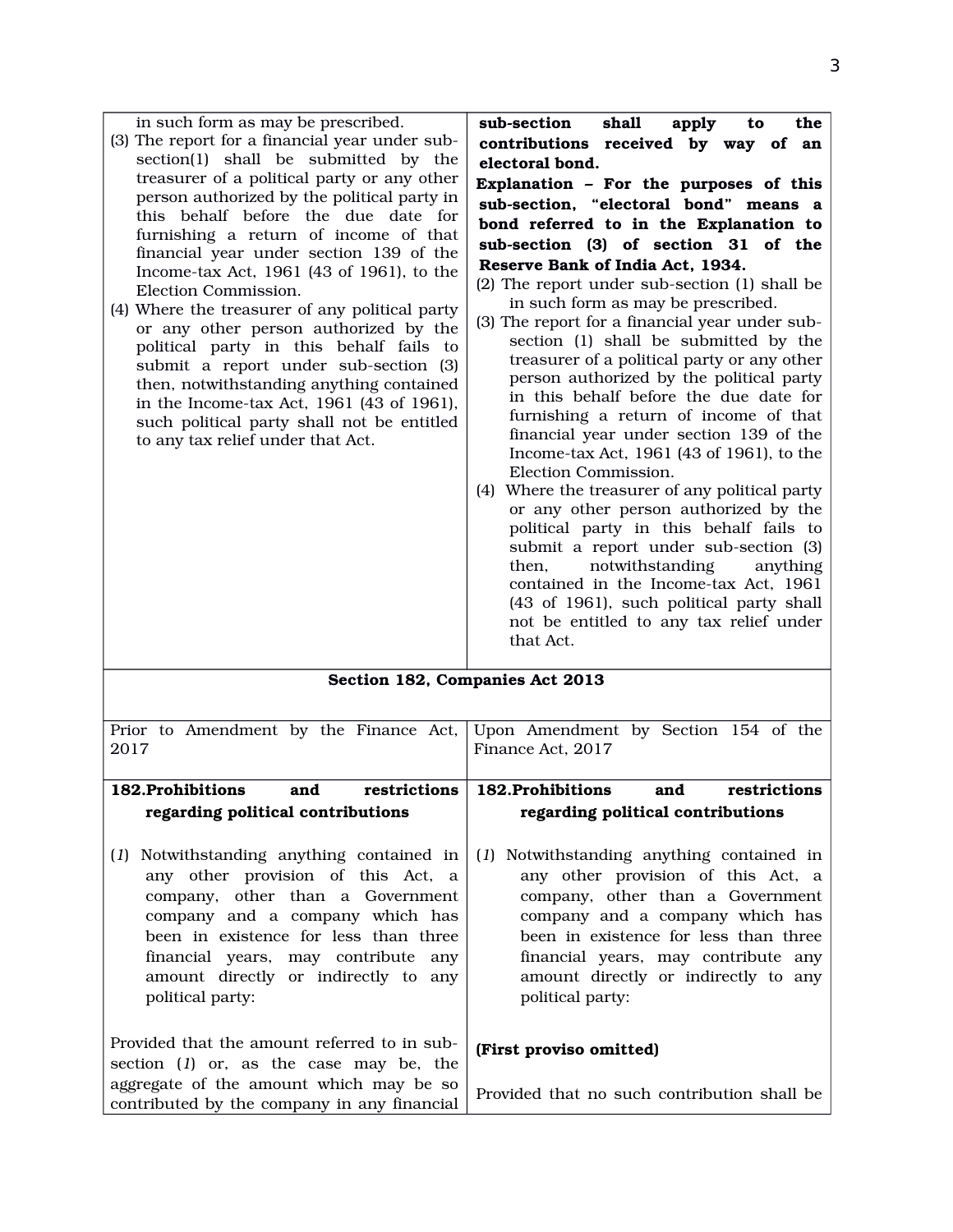| year shall not exceed seven and a half per<br>cent of its average net profits during the<br>three immediately preceding financial years:<br>Provided further that no such contribution<br>shall be made by a company unless a<br>resolution authorising the making of such<br>contribution is passed at a meeting of the<br>Board of Directors and such resolution shall,<br>subject to the other provisions of this section,<br>be deemed to be justification in law for the<br>and<br>the<br>acceptance<br>of<br>the<br>making<br>contribution authorised by it. | made by a company unless a resolution<br>authorising the making of such contribution<br>is passed at a meeting of the Board of<br>Directors and such resolution shall, subject<br>to the other provisions of this section, be<br>deemed to be justification in law for the<br>making of the contribution authorised by it.                                                                                                                                                                          |
|--------------------------------------------------------------------------------------------------------------------------------------------------------------------------------------------------------------------------------------------------------------------------------------------------------------------------------------------------------------------------------------------------------------------------------------------------------------------------------------------------------------------------------------------------------------------|-----------------------------------------------------------------------------------------------------------------------------------------------------------------------------------------------------------------------------------------------------------------------------------------------------------------------------------------------------------------------------------------------------------------------------------------------------------------------------------------------------|
| <b>Section</b><br>182<br>$\left(3\right)$<br>Every company<br>shall<br>disclose in its profit and loss account any<br>amount or amounts contributed by it to any<br>political party during the financial year to                                                                                                                                                                                                                                                                                                                                                   | Section<br>182<br>(3) Every company shall<br>disclose in its profit and loss account the<br>total amount contributed by it under this<br>section during the financial year to which                                                                                                                                                                                                                                                                                                                 |
| which<br>relates,<br>giving<br>that<br>account<br>of<br>the<br>total<br>particulars<br>amount                                                                                                                                                                                                                                                                                                                                                                                                                                                                      | the account relates.                                                                                                                                                                                                                                                                                                                                                                                                                                                                                |
| contributed and the name of the party to<br>which such amount has been contributed.                                                                                                                                                                                                                                                                                                                                                                                                                                                                                | (3A) Notwithstanding anything contained in<br>sub-section (1), the contribution under this<br>section shall not be made except by an<br>account payee cheque drawn on a bank or an<br>account payee bank draft or use of electronic<br>clearing system through a bank account:<br>Provided that a company may make<br>contribution through any instrument,<br>issued pursuant to any scheme notified<br>under any law for the time being in<br>force, for contribution to the political<br>parties. |
| Section 13A, Income Tax Act 1995                                                                                                                                                                                                                                                                                                                                                                                                                                                                                                                                   |                                                                                                                                                                                                                                                                                                                                                                                                                                                                                                     |
| Prior to Amendment by the Finance Act,<br>2017                                                                                                                                                                                                                                                                                                                                                                                                                                                                                                                     | Upon Amendment by Section 11 of the<br>Finance Act, 2017                                                                                                                                                                                                                                                                                                                                                                                                                                            |

| 13A. Special provision relating                                                           | to $\vert$ 13A. Special provision relating<br>to |
|-------------------------------------------------------------------------------------------|--------------------------------------------------|
| incomes of political parties                                                              | incomes of political parties                     |
| Any income of a political party which is $\vert$ Any income of a political party which is |                                                  |
| chargeable under the head "Income from chargeable under the head "Income from             |                                                  |
| house property" or "Income from other   house property" or "Income from other             |                                                  |
| sources" or any income by way of voluntary sources" or any income by way of voluntary     |                                                  |
| contributions received by a political party contributions received by a political party   |                                                  |
| from any person shall not be included in the                                              | from any person shall not be included in the     |
| total income of the previous year of such total income of the previous year of such       |                                                  |
| political party:                                                                          | political party:                                 |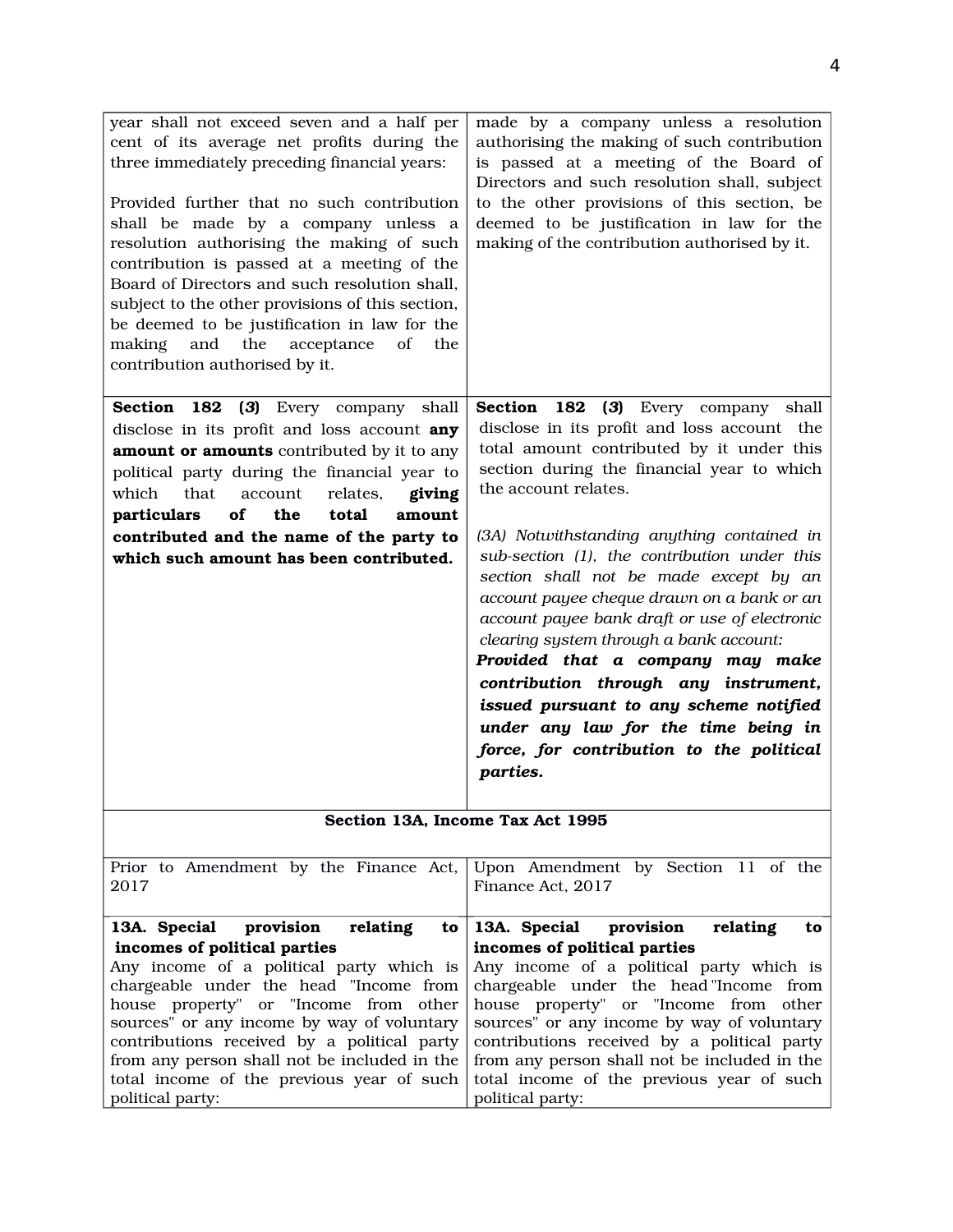| Provided that-                                                                                                                                                                                                                                                                                                                                                                                                                                                                       | Provided that-                                                                                                                                                                                                                                                                                                                                                                                               |
|--------------------------------------------------------------------------------------------------------------------------------------------------------------------------------------------------------------------------------------------------------------------------------------------------------------------------------------------------------------------------------------------------------------------------------------------------------------------------------------|--------------------------------------------------------------------------------------------------------------------------------------------------------------------------------------------------------------------------------------------------------------------------------------------------------------------------------------------------------------------------------------------------------------|
| (a) such political party keeps and maintains<br>such books of account and other<br>would<br>enable<br>documents<br>the<br><b>as</b><br>Assessing Officer to properly deduce its<br>income therefrom;                                                                                                                                                                                                                                                                                 | such political party keeps and maintains<br>(a)<br>such books of account and other<br>would<br>enable<br>documents<br>the<br>as<br>Assessing Officer to properly deduce its<br>income therefrom;                                                                                                                                                                                                             |
| (b)<br>in respect of each such voluntary<br>contribution in excess of ten thousand<br>rupees, such political party keeps and<br>maintains a record of such contribution<br>and the name and address of the person<br>who has made such contribution; and<br>the accounts of such political party are<br>(c)<br>audited by an accountant as defined in<br>the Explanation below sub-section (2) of<br>section 288.                                                                    | (b)<br>in respect of each such voluntary<br>contribution other than contribution<br>by way of electoral bond in excess of<br>ten thousand rupees, such political<br>party keeps and maintains a record of<br>such contribution and the name and<br>address of the person who has made<br>such contribution; and<br>the accounts of such political party are<br>(c)<br>audited by an accountant as defined in |
| Explanation.- For the purposes of this<br>"political<br>party"<br>section,<br>means<br>an<br>association or body of individual citizens of<br>registered<br>with<br>the<br>India<br>Election<br>Commission of India as a political party<br>under paragraph 3 of the Election Symbols<br>(Reservation and Allotment) Order, 1968, and<br>includes a political party deemed to be<br>registered with that Commission under the<br>proviso to sub- paragraph (2) of that<br>paragraph. | the Explanation below sub-section (2) of<br>section 288; and<br>(d)<br>no donation exceeding two thousand<br>rupees is received by such political<br>party otherwise than by an account<br>payee cheque drawn on a bank or an<br>account payee bank draft or use of<br>electronic clearing system through a<br>bank account or through electoral<br>bond.                                                    |
|                                                                                                                                                                                                                                                                                                                                                                                                                                                                                      | Explanation.- For the purposes of this<br>proviso, "electoral bond" means a bond<br>referred to in the Explanation to sub-<br>section (3) of section 31 of the Reserve<br>Bank of India Act, 1934;                                                                                                                                                                                                           |
|                                                                                                                                                                                                                                                                                                                                                                                                                                                                                      | Provided also that such political party<br>furnishes a return of income for the previous<br>year in accordance with the provisions of<br>sub-section (4B) of section 139 on or before<br>the due date under that section.                                                                                                                                                                                    |
| Section 31, Reserve Bank of India Act 1931                                                                                                                                                                                                                                                                                                                                                                                                                                           |                                                                                                                                                                                                                                                                                                                                                                                                              |
| Prior to Amendment by the Finance Act,<br>2017                                                                                                                                                                                                                                                                                                                                                                                                                                       | Upon Amendment by Section 11 of the<br>Finance Act, 2017                                                                                                                                                                                                                                                                                                                                                     |
| 31. Issue of demand bills and notes.                                                                                                                                                                                                                                                                                                                                                                                                                                                 | 31. Issue of demand bills and notes.                                                                                                                                                                                                                                                                                                                                                                         |
| (1)                                                                                                                                                                                                                                                                                                                                                                                                                                                                                  | No person in India other than the Bank $(1)$ No person in India other than the Bank                                                                                                                                                                                                                                                                                                                          |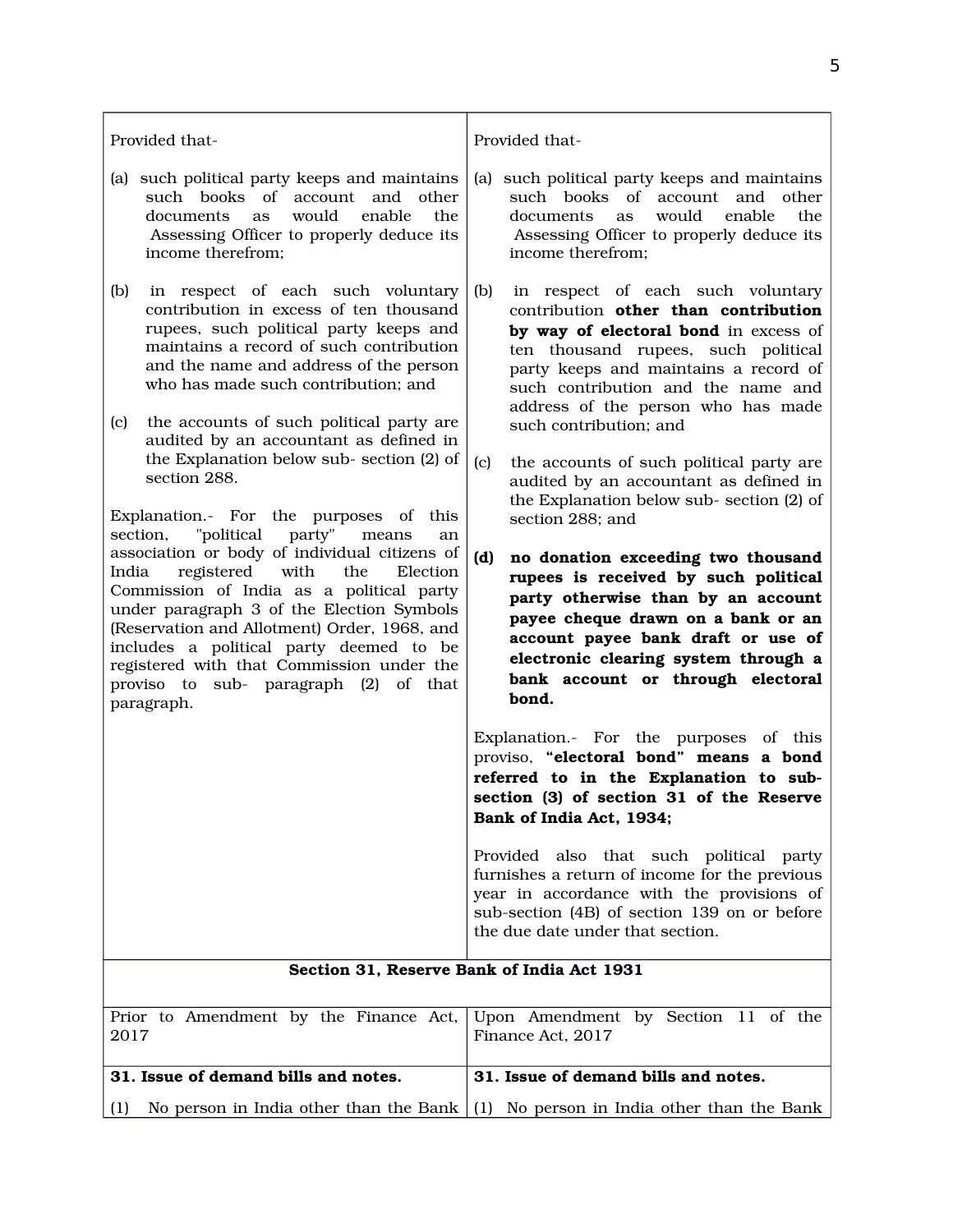|     | or, as expressly authorized by this Act,<br>the Central Government shall draw,<br>accept, make or issue any bill of<br>exchange, hundi, promissory note or<br>engagement for the payment of money<br>payable to bearer on demand, or borrow,<br>owe or take up any sum or sums of<br>money on the bills, hundis or notes<br>payable to bearer on demand of any<br>such person: | or, as expressly authorized by this Act,<br>the Central Government shall draw,<br>accept, make or issue any bill of<br>exchange, hundi, promissory note or<br>engagement for the payment of money<br>payable to bearer on demand, or borrow,<br>owe or take up any sum or sums of<br>money on the bills, hundis or notes<br>payable to bearer on demand of any<br>such person: |
|-----|--------------------------------------------------------------------------------------------------------------------------------------------------------------------------------------------------------------------------------------------------------------------------------------------------------------------------------------------------------------------------------|--------------------------------------------------------------------------------------------------------------------------------------------------------------------------------------------------------------------------------------------------------------------------------------------------------------------------------------------------------------------------------|
|     | Provided that cheques or drafts,<br>including hundis, payable to bearer on<br>demand or otherwise may be drawn on a<br>person's account with a banker, shroff<br>or agent.                                                                                                                                                                                                     | Provided that cheques or drafts,<br>including hundis, payable to bearer on<br>demand or otherwise may be drawn on<br>a person's account with a banker,<br>shroff or agent.                                                                                                                                                                                                     |
| (2) | Notwithstanding anything contained in<br>the Negotiable Instruments Act, 1881,<br>no person in India other than the Bank<br>or, as expressly authorised by this Act,<br>the Central Government shall make or<br>issue any promissory note expressed to<br>be payable to the bearer<br>of the<br>instrument.                                                                    | Notwithstanding anything contained in<br>(2)<br>the Negotiable Instruments Act, 1881,<br>no person in India other than the Bank<br>or, as expressly authorised by this Act,<br>the Central Government shall make or<br>issue any promissory note expressed to<br>be payable to the bearer<br>of the<br>instrument.                                                             |
|     |                                                                                                                                                                                                                                                                                                                                                                                | (3) Notwithstanding anything contained<br>this<br>section.<br>the<br>Central<br>in<br>authorise<br>Government<br>may<br>any<br>scheduled bank to issue electoral bond.                                                                                                                                                                                                         |
|     |                                                                                                                                                                                                                                                                                                                                                                                | Explanation.-For the purposes of this<br>sub-section, 'electoral bond' means a<br>bond issued by any scheduled bank<br>under the scheme as may be notified<br>by the Central Government.                                                                                                                                                                                       |

"Section 236 of the Finance Act, 2016 and the corresponding amendment carried out in Section 2(1)(j)(vi) of the Foreign Contribution Regulation Act, 2010

Section 236 of the Finance Act, 2016 reads as follows:

"Section 236. In the Foreign Contribution (Regulation) Act, 2010, in section 2, in sub-section (1), in clause (j) in sub-clause (vi), the following proviso shall be inserted and shall be deemed of have been inserted with effect from (the  $5<sup>th</sup>$  August, 1976), namely:-

"Provided that where the nominal value of share capital is within the limits specified for foreign investment under the Foreign Exchange Management Act, 1999 (42 of 1999), or the rules or regulations made thereunder, then, notwithstanding the nominal value of share capital of a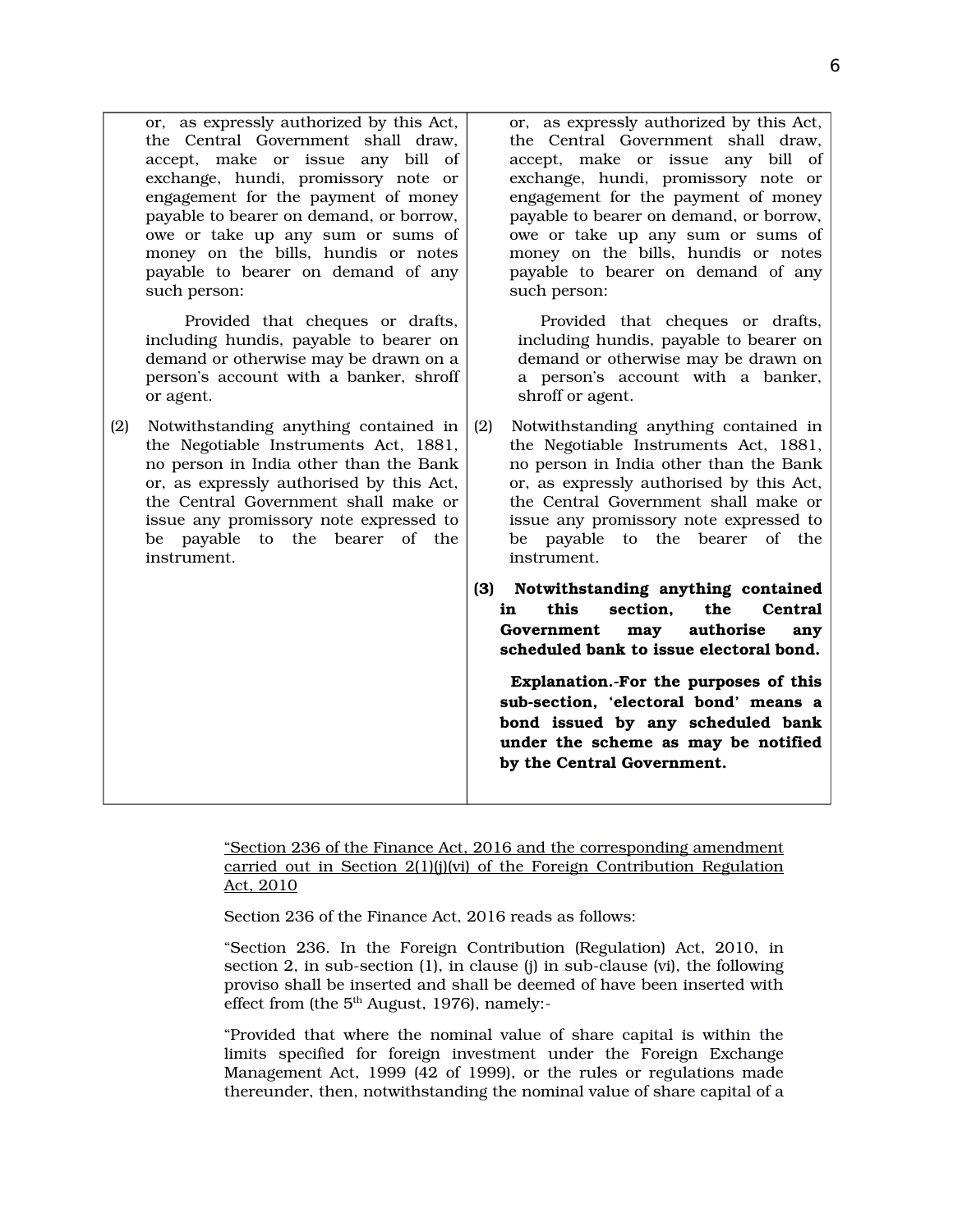company being more than one-half of such value at the time of making the contribution, such company shall not be a foreign source."

**3.** The Ministry of Finance, Department of Economic Affairs by Notification dated 2.1.2018 in exercise of powers under Section 31(3) of the Reserve Bank of India Act had promulgated a scheme called 'The Electoral Bond Scheme, 2018' whereunder an 'electoral bond' has been defined as "a bond issued in the nature of promissory note which shall be a bearer banking instrument and shall not carry the name of the buyer or payee." The other provisions of the Scheme deal with the banks authorized to issue and encash the Electoral Bonds; persons entitled to purchase such bonds and the procedure for making an application for purchase of bonds and encashment of the said bonds. Clause 8 of the Scheme deals with the periodicity of the issue of bonds and states that the "**bonds under this Scheme shall be available for purchase by any person for a period of ten days each in the months of January, April, July and October as may be specified by the Central Government. An additional period of thirty days shall be specified by the Central Government in the year of general elections of the House of People**."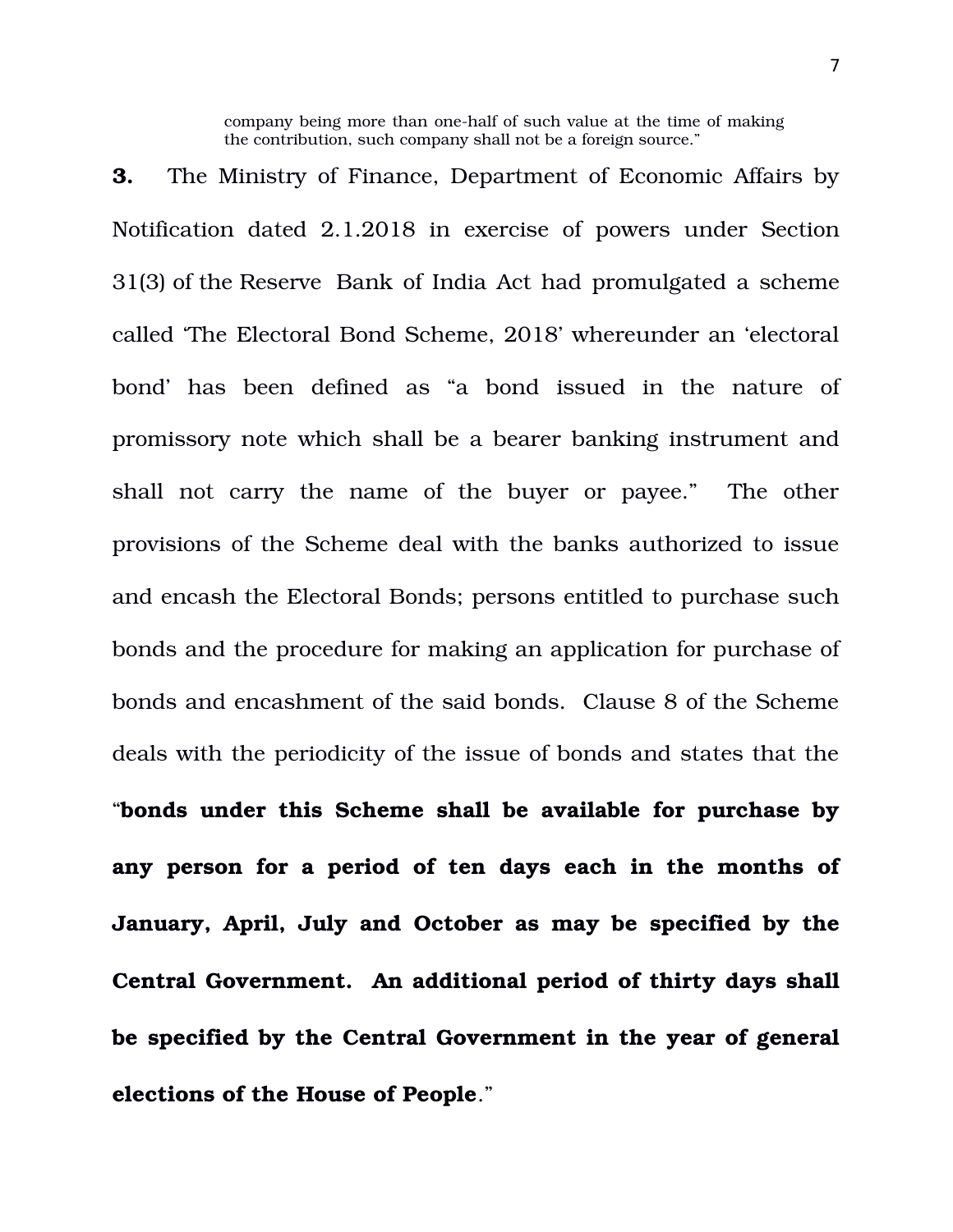The Ministry of Finance by Note dated 28.2.2019 has indicated the schedule for issuance of Electoral Bonds in the months of March, April and May as follows :

- (i) 01.03.2019 to 15.03.2019
- (ii) 01.04.2019 to 20.04.2019
- (iii) 06.05.3019 to 15.05.2019

**4.** The broad grounds of challenge offered by the petitioners are that the said amendments have affected transparency in political funding inasmuch as in the annual contribution reports of political parties to the Election Commission there need not be any mention of the identity of the donors who have contributed to the coffers of the political parties through Electoral Bonds. This, in turn, is contended to affect the citizens' right to know about the contributions made to various political parties and the source of such contribution. The removal of cap on donations by the amendment of the Companies Act, 2013 and the amendments made in Section 236 of the Foreign Contribution (Regulation) Act, 2010 has also been challenged as opening the avenues of foreign contribution to Indian political parties.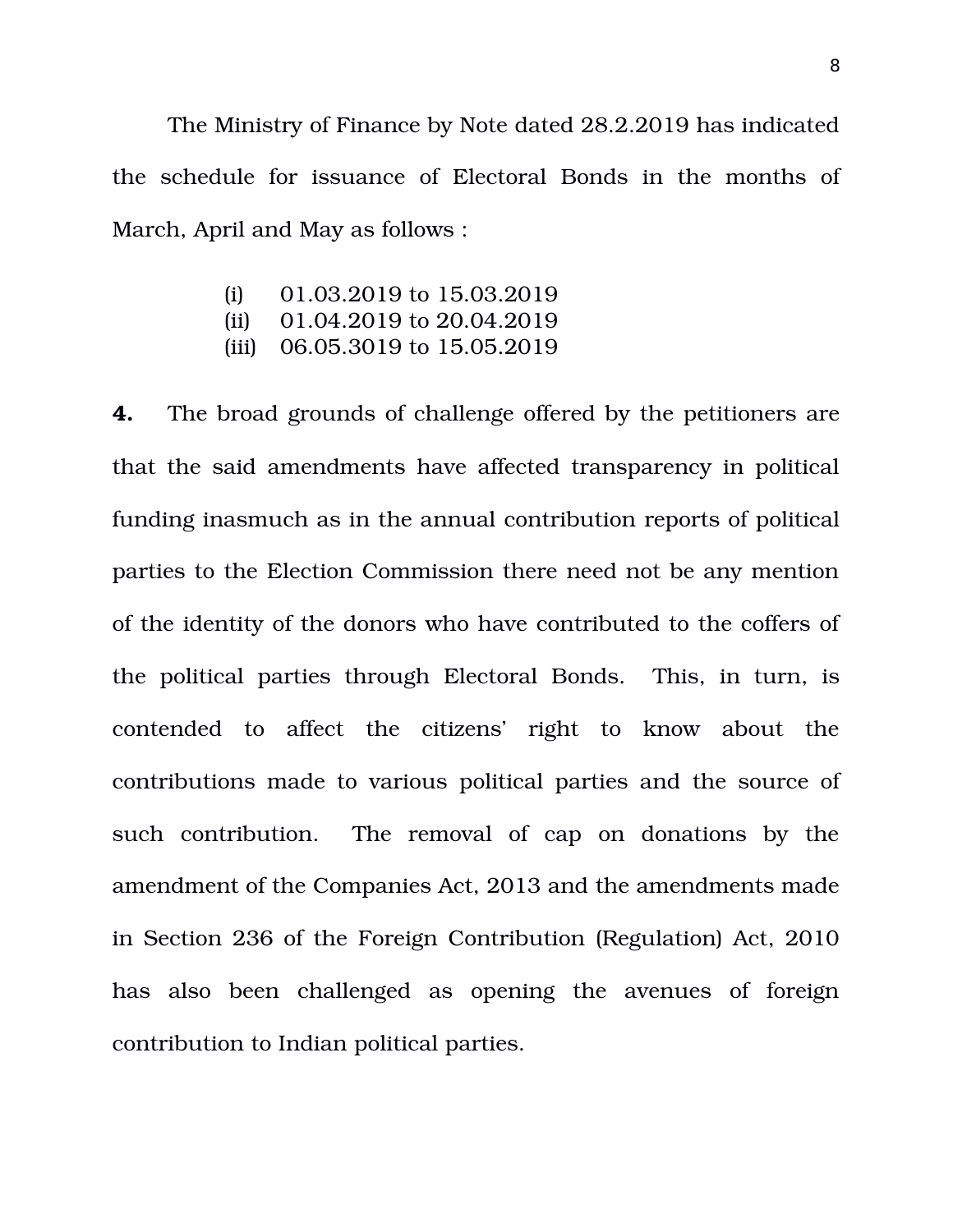**5.** In response to the stand taken by the petitioners the Election Commission of India has filed an affidavit on 27.3.2019 which would be particularly necessary to take note of. In para 5.1 of the said affidavit the Election Commission of India has stated that the Answering Respondent, vide its Letter No. 56/PPEMS/Transparency/2017 dated 26.05.2017, had informed the Ministry of Law and Justice that certain provisions of the Finance Act, 2017 and the corresponding amendments carried out in the Income Tax Act, the Representation of the People Act, 1951 and the Companies Act, 2013 will have serious repercussions/impact on the transparency aspect of political finance/funding of political parties.

Paras 7.2 and 7.3 of the said affidavit further highlight the above stand of the Election Commission of India which is in the following terms:

<sup>7.2</sup> The Answering Respondent submits that it had informed the Ministry of Law and Justice, vide para 2 of its aforementioned letter dated 26.05.2017, that by insertion of proviso to Section 29C of the Representation of the People Act, 1951 vide Section 137 of the Finance Act, 2017, it is evident that any donation received by a political party through an electoral bond has been taken out of the ambit of reporting under the Contribution Report as prescribed under Section 29C of the Representation of the People Act, 1951.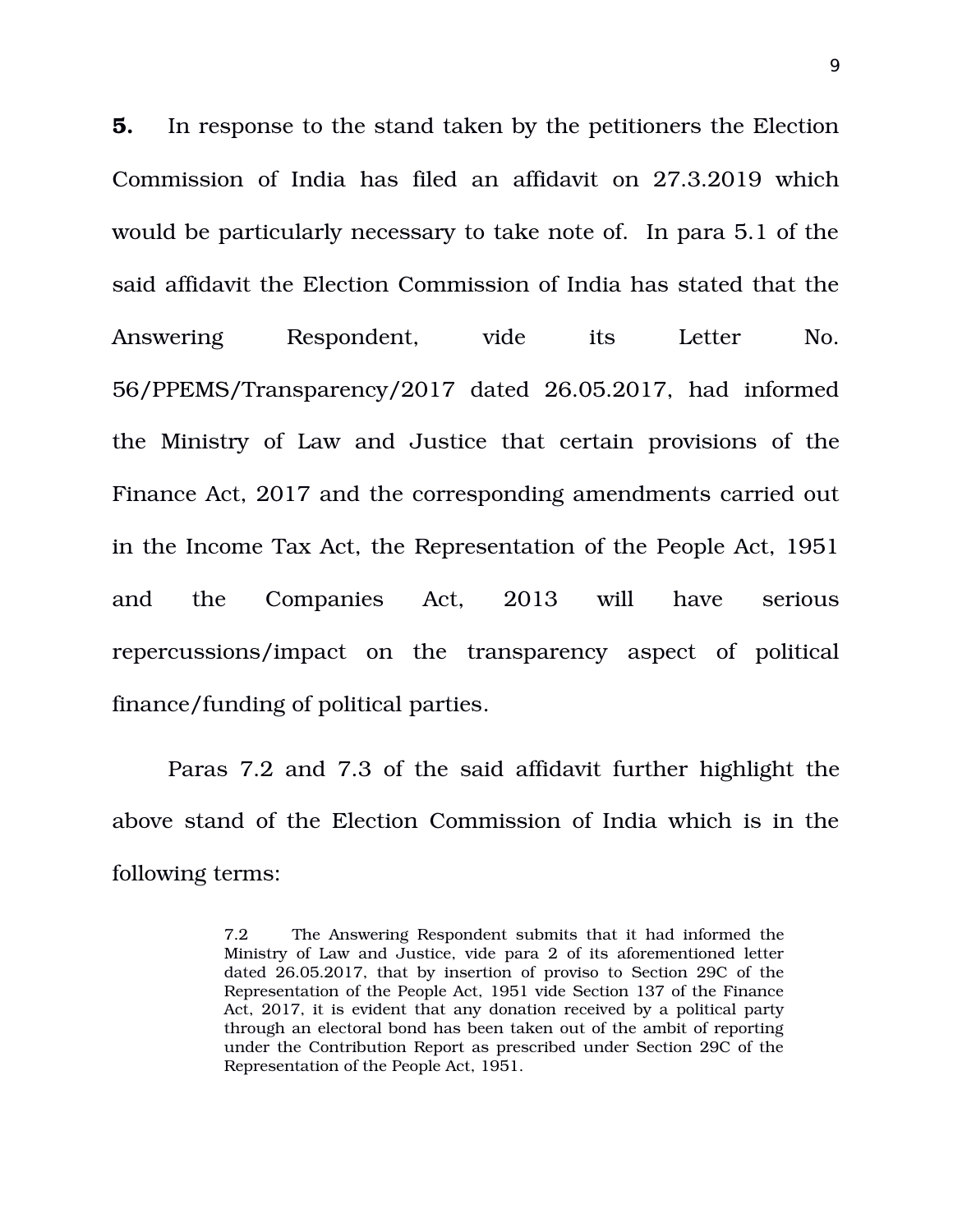7.3 The Answering Respondent further informed the Ministry of Law and Justice, vide the abovementioned letter dated 26.05.2017, that in a situation where contributions received through Electoral Bonds are not reported, on perusal of the Contribution Reports of the political parties, it cannot be ascertained whether the political party has taken any donation in violation of provisions under Section 29-B of the Representation of the People Act, 1951, which prohibits the political parties from taking donations from Government Companies and Foreign sources.

**6.** Insofar as amendments in Section 13A of the Income Tax Act,1961 is concerned the Election Commission of India has drawn the attention of the Ministry of Law and Justice, Government of India to the necessity of finetuning the amendments to Section 13A of the Income Tax Act with those contained in Section 29C of the Representation of the People Act, 1951.

**7.** The stand of the Election Commission of India with regard to the amendment of Section 182 of the Companies Act, 2013 has been referred to in paragraph 9.2 of the affidavit. The stand taken by the Election Commission in its letter to the Ministry of Law and Justice dated 26.5.2017 (paragraphs 4 to 6) has been reiterated. Paragraphs 4 to 6 of the aforesaid letter dated 26.5.2017 are extracted below:

> 4(i) Companies Act, 2013: Certain amendments have been proposed in Section 182 of the Companies Act, where the first proviso has been omitted and consequently the limit of seven and a half per cent (7.5%) of the average net profits in the preceding three financial years on contributions by companies has been removed from the statute. This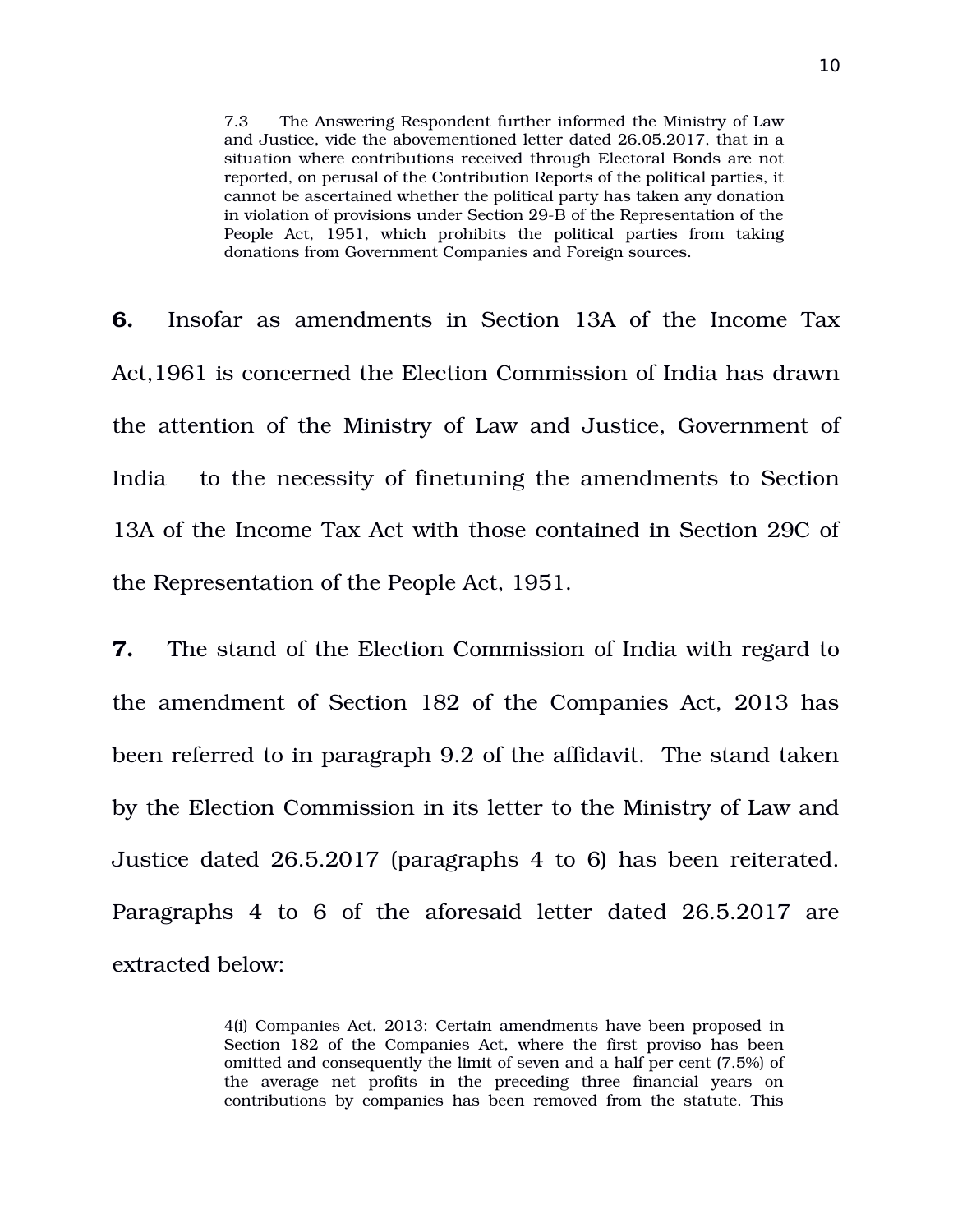opens up the possibility of shell companies being set up for the sole purpose of making donations to political parties, with no other business of consequence having disbursable profits.

4(ii) The second amendment, in Section 182(3), abolishes the provision that firms must declare their political contributions in their profit and loss statements, as this requirement is now reduced to only showing a total amount under this head, which again, would compromise transparency.

5. In view of the position explained above, I am directed to state that the amendments made in Section 29C of the Representation of the People Act 1951 and Companies Act, 2013 introduced in the Finance Act 2017, referred to above in paras 2(i) and 4(ii) above may be reconsidered and modified so as to provide for Transparent Reporting of Contributions received by the Political Parties through Electoral Bonds u/s 29C of the RP Act, 1951 and a provision should be made in the Companies Act to declare the party-wise Contributions made by Companies in the P&L  $A/c$ , so that the transparency in the fund-raising by political parties is maintained.

6. With respect to para 4(i), the Commission has expressed its apprehension that the abolition of the relevant provision of Sec. 182 would lead to increased use of black money for political funding through shell companies. The Commission is of the view that the earlier provisions ensured that only profitable companies with a proven track record could provide donations to political parties and accordingly, it is recommended that this provision may be Re-introduced."

**8.** Amendment in Section 236 of the Foreign Contribution

(Regulation) Act, 2010 made by the Finance Act of 2016 has been

dealt with by the Election Commission of India in the following

terms in para 10.1 of the affidavit.

10.1 The Answering Respondent submits that insofar as the changes made in the Foreign Regulation Contribution Act, 2010 through the Finance Act, 2016 is concerned, the said amendment allows donations to be received from foreign companies having majority stake in Indian companies, provided that they follow the FEMA guidelines pertaining to foreign investment in the sector in which they operate. This is a change from the existing law barred donations from all foreign sources as defined under the Foreign Contribution Regulation Act. This would allow unchecked foreign funding of political parties in India which could lead to Indian policies being influenced by foreign companies.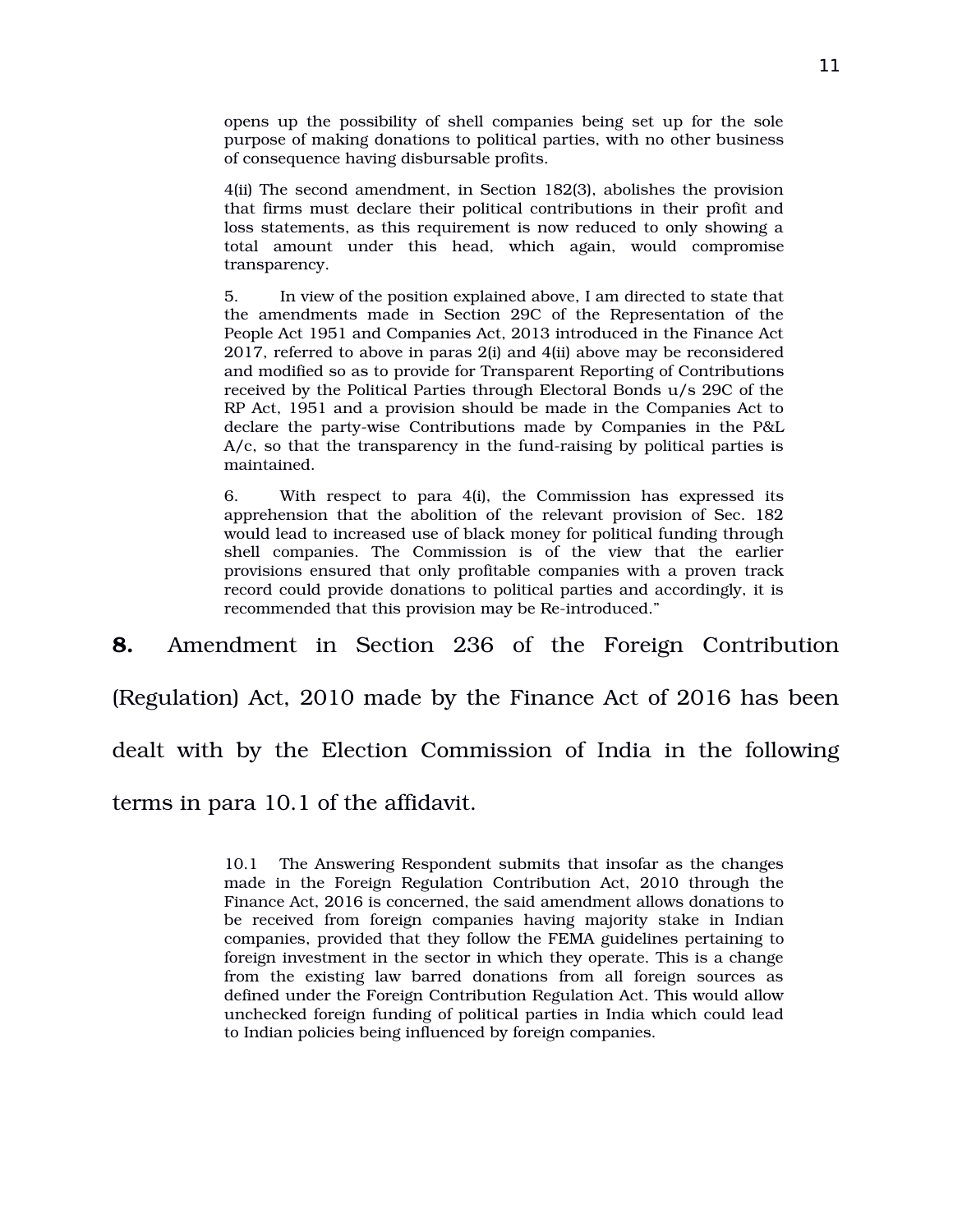**9.** Shri Rakesh Dwivedi, learned senior counsel appearing for the Election Commission of India has explained the stand of the Commission to be exclusively confined to one of transparency in political funding and not on the merits of the Electoral Bond Scheme.

**10.** The learned Attorney General has contended that the aforesaid amendments including the Electoral Bond Scheme has been introduced to deal with the menace of unaccounted money coming into the country's economy through political funding. Referring to the extent of the role of black money in Indian politics, the learned Attorney has referred to a report of the Carnegie Endowment for International Peace which reports high levels of unauthorized funding of elections in the country. It is to do away with the aforesaid menace that the amendments to the different statutes had been brought by the Finance Act, 2016 and 2017 and the Electoral Bond Scheme has been introduced. The learned Attorney contends that the implementation of the measures will be tested by the results obtained in the course of the on-going general elections and the success thereof will be known only after the elections are over.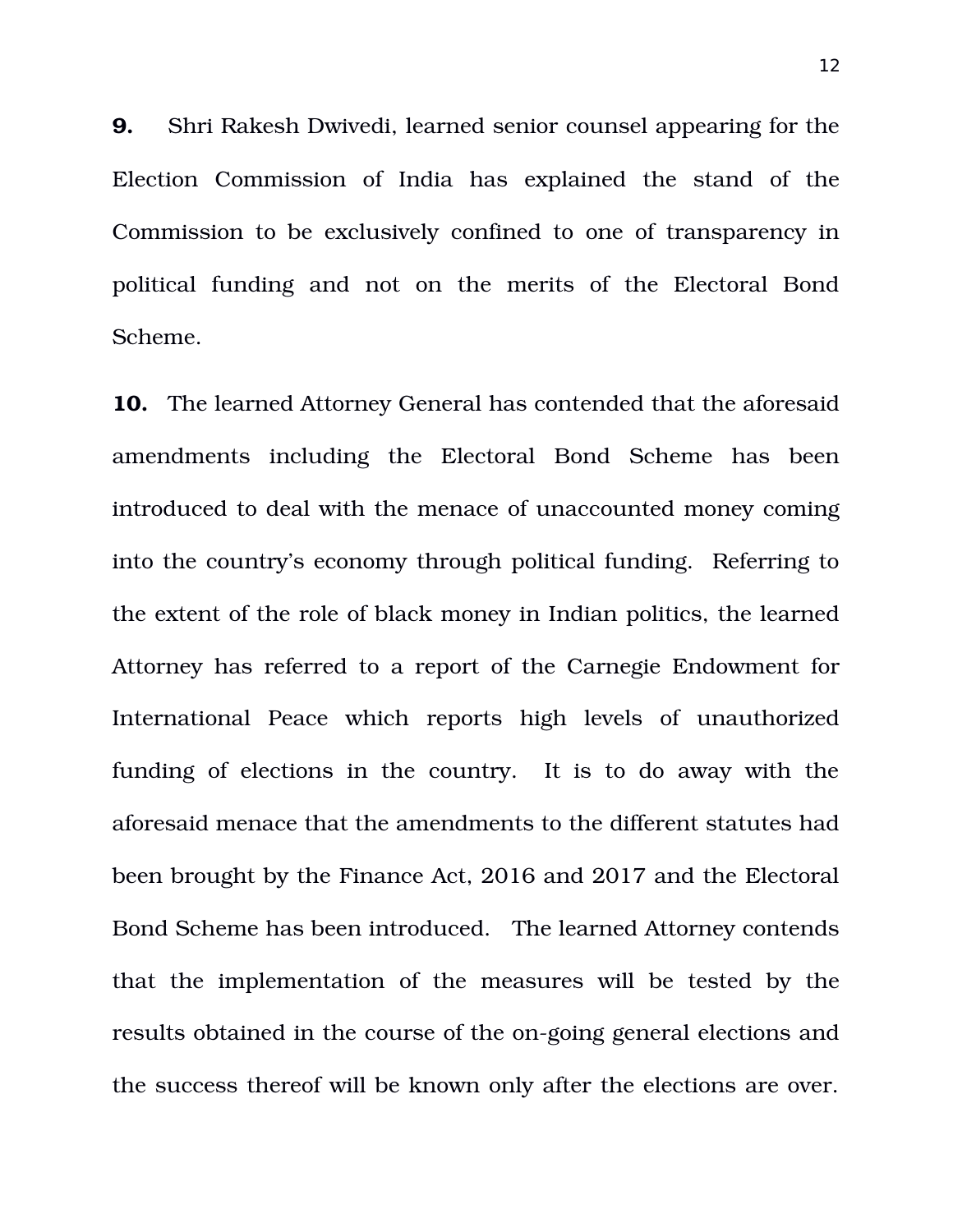The government must be allowed a free hand to implement measures in execution of policies framed and therefore it is premature for the Court to render any opinion on the issues raised or to pass any order/orders in the matter for the present.

**11.** We have considered the matter including the amendments in the different statutes brought in by the Finance Act, 2016 and 2017. We have closely examined the stand taken by the respective parties including what has been stated by the Election Commission of India in the affidavit filed, details of which have been setout. All that we would like to state for the present is that the rival contentions give rise to weighty issues which have a tremendous bearing on the sanctity of the electoral process in the country. Such weighty issues would require an indepth hearing which cannot be concluded and the issues answered within the limited time that is available before the process of funding through the Electoral Bonds comes to a closure, as per the schedule noted earlier.

**12.** The Court, therefore, has to ensure that any interim arrangement that may be made would not tilt the balance in favour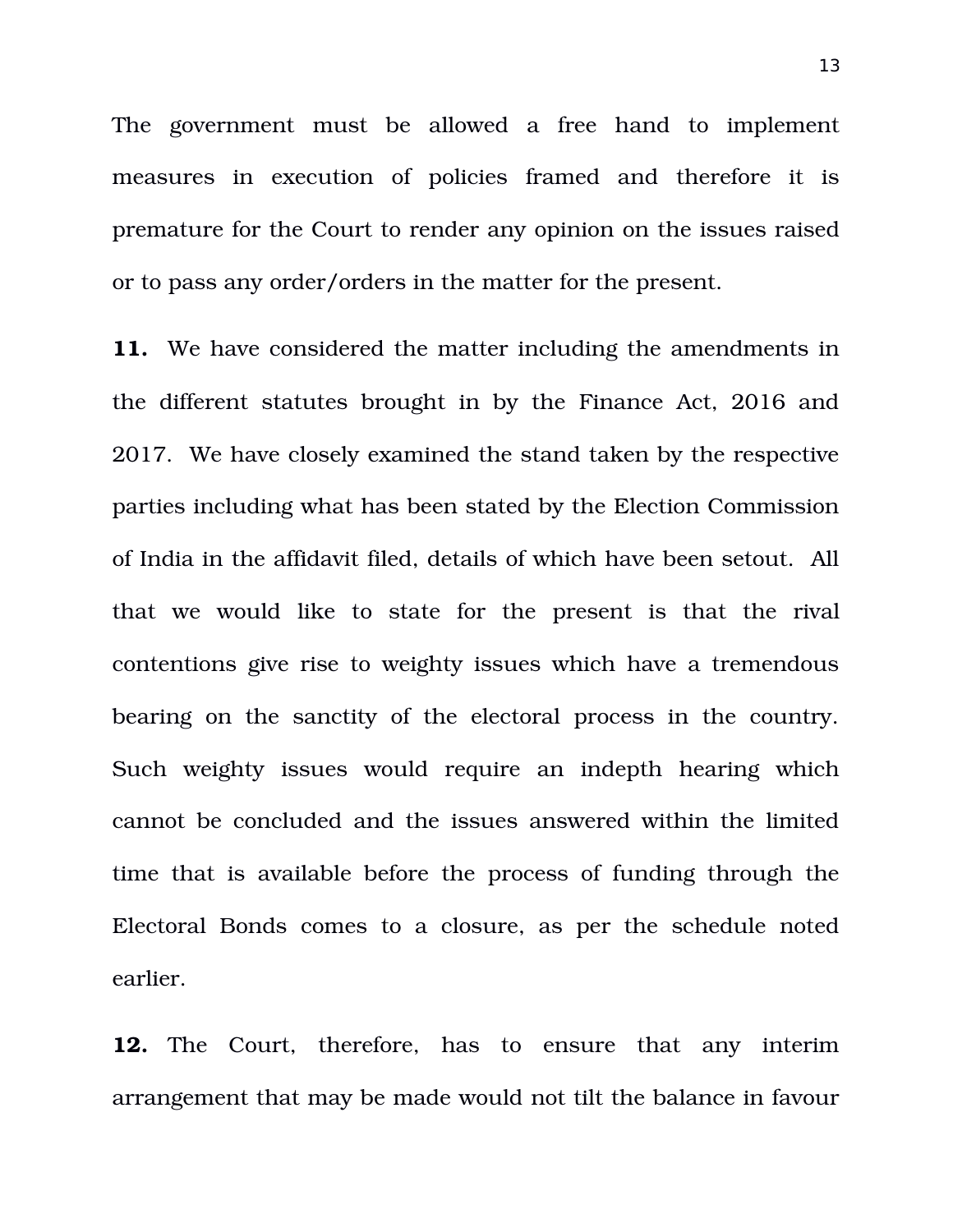of either of the parties but that the same ensures adequate safeguards against the competing claims of the parties which are yet to be adjudicated.

**13.** In the above perspective, according to us, the just and proper interim direction would be to require all the political parties who have received donations through Electoral Bonds to submit to the Election Commission of India in sealed cover, detailed particulars of the donors as against the each Bond; the amount of each such bond and the full particulars of the credit received against each bond, namely, the particulars of the bank account to which the amount has been credited and the date of each such credit.

**14.** The above details will be furnished forthwith in respect of Electoral Bonds received by a political party till date. The details of such other bonds that may be received by such a political party upto the date fixed for issuing such bonds as per the Note of the Ministry of Finance dated 28.2.2019, i.e. 15.5.2019 will be submitted on or before  $30<sup>th</sup>$  May, 2019. The sealed covers will remain in the custody of the Election Commission of India and will abide by such orders as may be passed by the Court.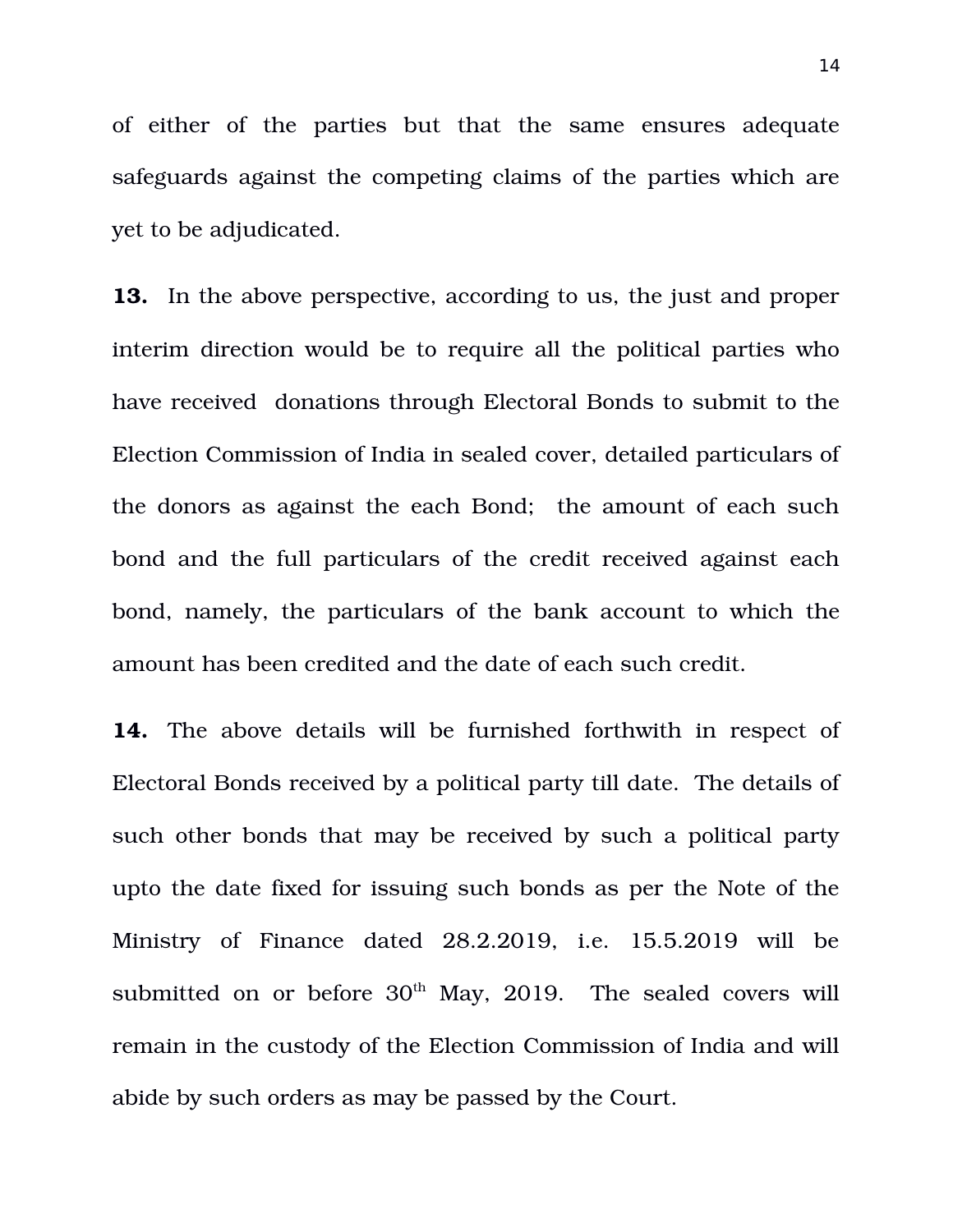**15.** As per Clause 8 of the Electoral Bond Scheme, 2018, electoral bonds are to be issued for a period of 10 days in the months of January, April, July and October and additional 30 days is provided during an election year. As per the Schedule contained in the Note of the Finance Ministry dated 28.2.2019, extracted above, a total period of 45 days has been fixed for issuing the bonds in the month of March, April and May. This, we are told, is in addition to the period of 10 days during which the Bonds were made available in the month of January, 2019. In view of Clause 8 of the Electoral Bond Scheme the days fixed for issuing the bonds in the month of March and May will necessary have to be related to the period of 30 days allowed for an election year. The total period, therefore, allowable for the month of January (10 days), April (10 days) and 30 days for the election year would be 50 whereas the Schedule contemplates issuance of bonds for a total period of 55 days i.e. 45 days plus 10 days of January. A period of 5 days, therefore, have to be deleted from the Schedule contained in the Note of the Ministry of Finance dated 28.2.2019. Such deletion will be made by the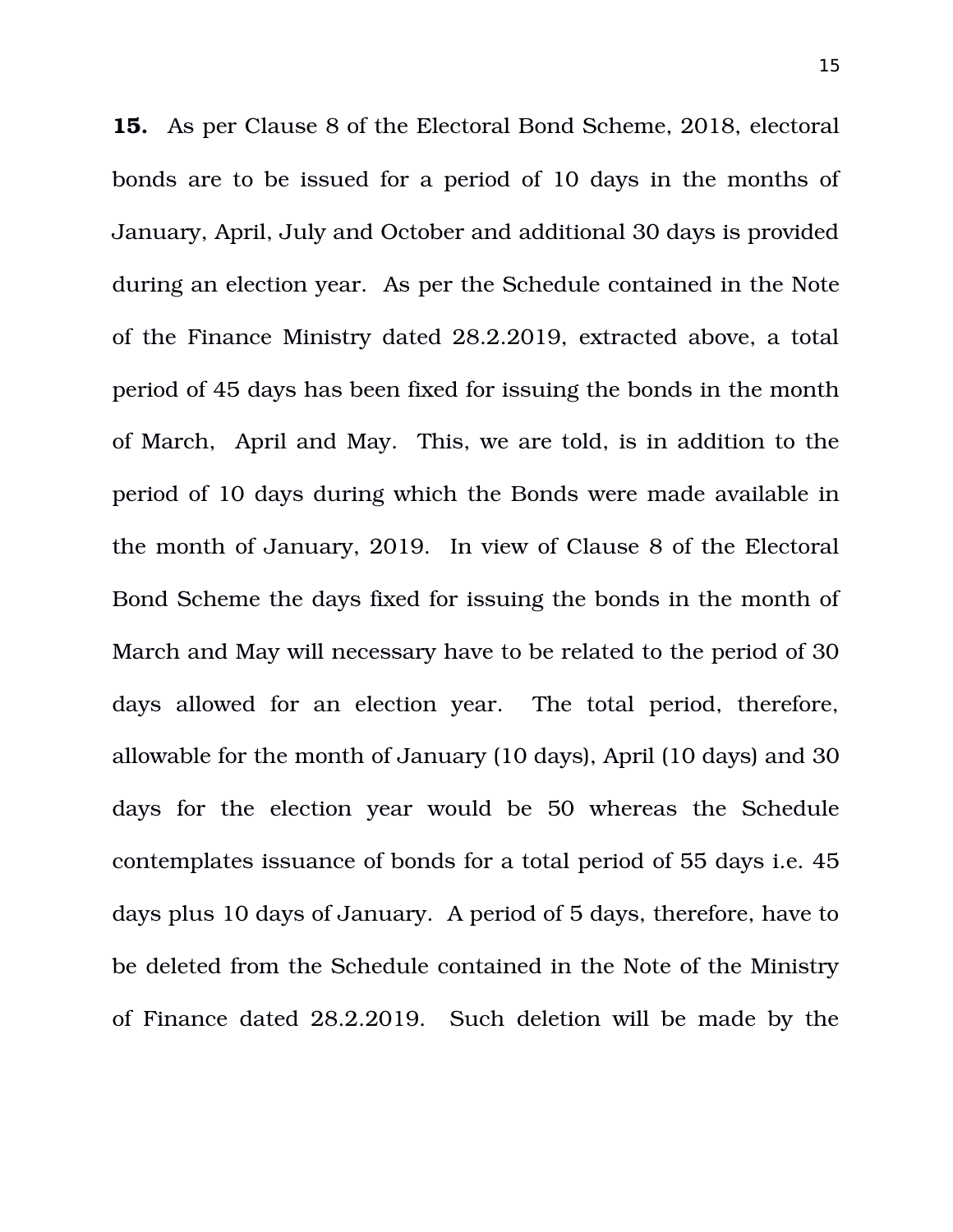Ministry of Finance who will be free to decide the days of deletion/exclusion.

> …………………….…CJI (RANJAN GOGOI)

…………………………J. (DEEPAK GUPTA)

…………………………J. (SANJIV KHANNA)

NEW DELHI APRIL 12, 2019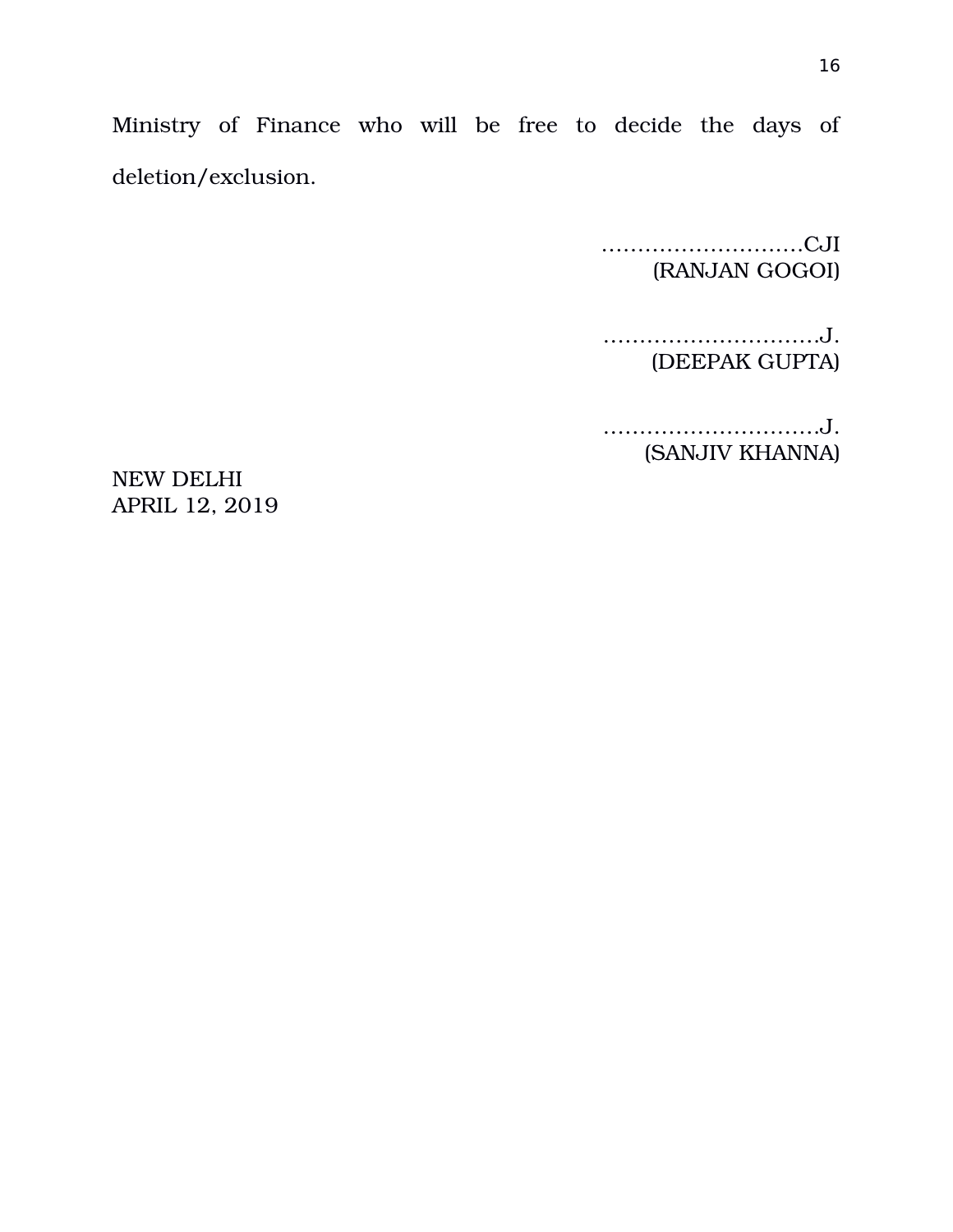**ITEM NO.52 COURT NO.1 SECTION PIL-W**

### **S U P R E M E C O U R T O F I N D I A RECORD OF PROCEEDINGS**

### **Writ Petition (Civil) No. 333/2015**

ASSOCIATION FOR DEMOCRATIC REFORMS & ANR. Petitioner(s)

#### **VERSUS**

UNION OF INDIA & ORS. **Respondent(s)** 

**WITH**

**W.P.(C) No. 880/2017 (PIL-W) (FOR ADMISSION) W.P.(C) No. 59/2018 (X) W.P.(C) No. 434/2018 (PIL-W)**

**Date : 12-04-2019 This matter was called on for pronouncement of order today.**

- **CORAM : HON'BLE THE CHIEF JUSTICE HON'BLE MR. JUSTICE DEEPAK GUPTA HON'BLE MR. JUSTICE SANJIV KHANNA**
- **For Petitioners**
- **Mr. Prashant Bhushan, AOR Mr. Pranav Sachdeva, Adv. Ms. Neha Rathi, Adv. Mr. Jatin Bhardwaj, Adv. Mr. Shadan Farasat, AOR Ms. Hamsini Shankar, Adv. Ms. Jahnavi Sindhu, Adv. Ms. Shruti Narayan, Adv. For Respondents/ Applicants Mr. K.K. Venugopal, AG Mr. Tushar Mehta, SG Ms. Shraddha Deshmukh, Adv. Mr. Arvind Kumar Sharma, Adv. (AOR) Mr. Mukesh Kumar Maroria, AOR Mrs. Anil Katiyar, AOR Mr. B.V. Balaram Das, AOR Mr. Amit Sharma, AOR Mr. Dipesh Sinha, Adv. Ms. Ayiala Imti, Adv. Mr. Prateek Kumar, Adv. Mr. Neelesh Singh Rao, Adv. Mr. P.V. Dinesh, AOR Ms. Sindhu T.P., Adv.**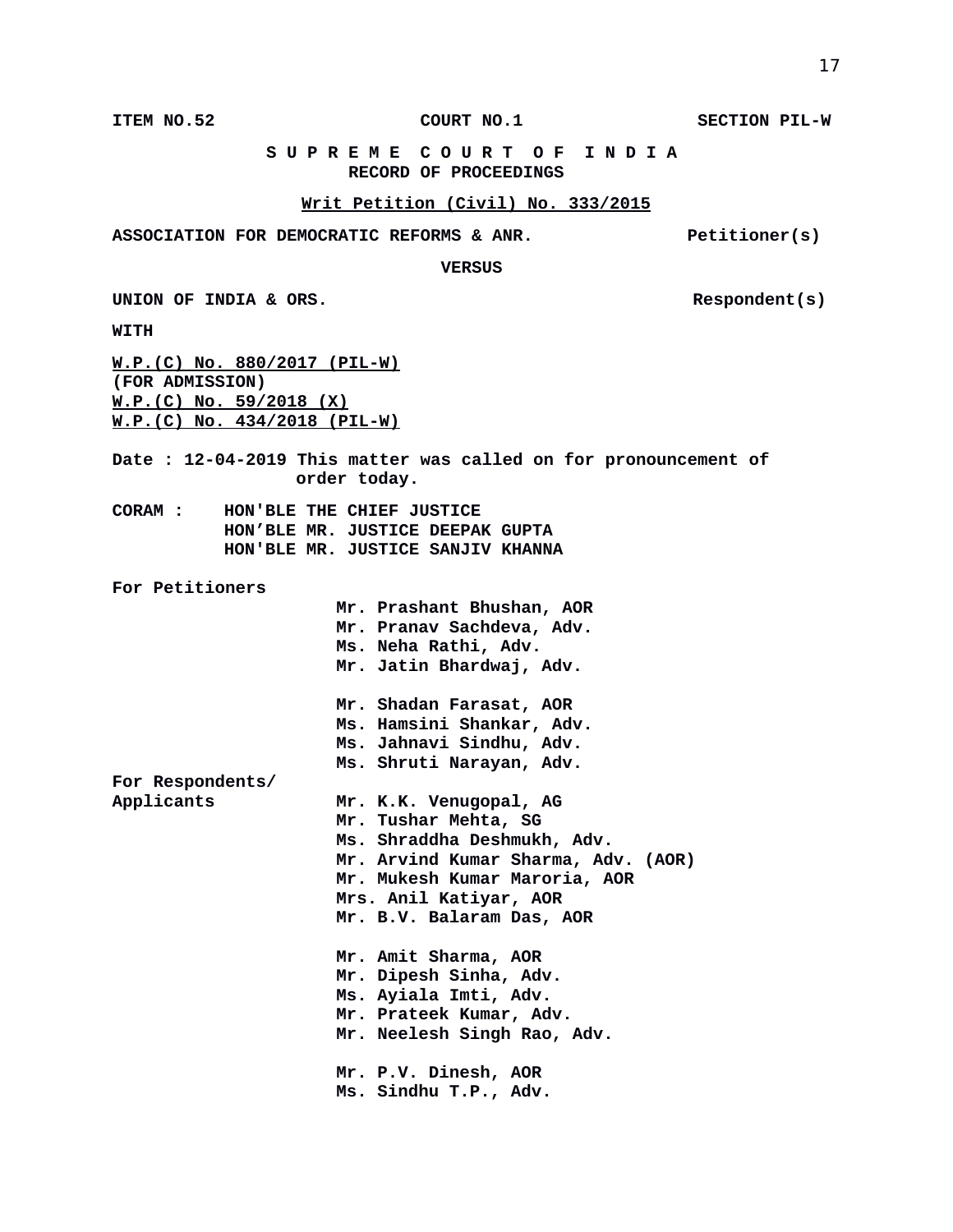**Mr. Mukund P. Unny, Adv. Mr. Bineesh K., Adv. Mr. Suren Uppal, Adv. Mr. Aviral Kashyap, Adv. (AOR) Ms. Tavleen Kaur Mohi, Adv. Ms. Akanksha Goyal, Adv. Mr. Sanjeev Menon, Adv. Mr. Arvind Kumar Gupta, AOR Mr. B.K. Pal, AOR Mr. Amit Anand Tiwari, AOR**

**Hon'ble the Chief Justice pronounced the order of the Bench comprising His Lordship, Hon'ble Mr. Justice Deepak Gupta and Hon'ble Mr. Justice Sanjiv Khanna.**

**In terms of the signed order, the Court passed the following directions:-**

> **"11. We have considered the matter including the amendments in the different statutes brought in by the Finance Act, 2016 and 2017. We have closely examined the stand taken by the respective parties including what has been stated by the Election Commission of India in the affidavit filed, details of which have been setout. All that we would like to state for the present is that the rival contentions give rise to weighty issues which have a tremendous bearing on the sanctity of the** electoral process in the country. **issues would require an indepth hearing which cannot be concluded and the issues answered within the limited time that is available before the process of funding through the Electoral Bonds comes to a closure, as per the schedule noted earlier.**

> **12. The Court, therefore, has to ensure that any interim arrangement that may be made would not tilt the balance in favour of either of the parties but that the same ensures adequate safeguards against the competing claims of the parties which are yet to be adjudicated.**

> **13. In the above perspective, according to us, the just and proper interim direction would be to require all the political parties who have received donations through Electoral Bonds to submit to the**